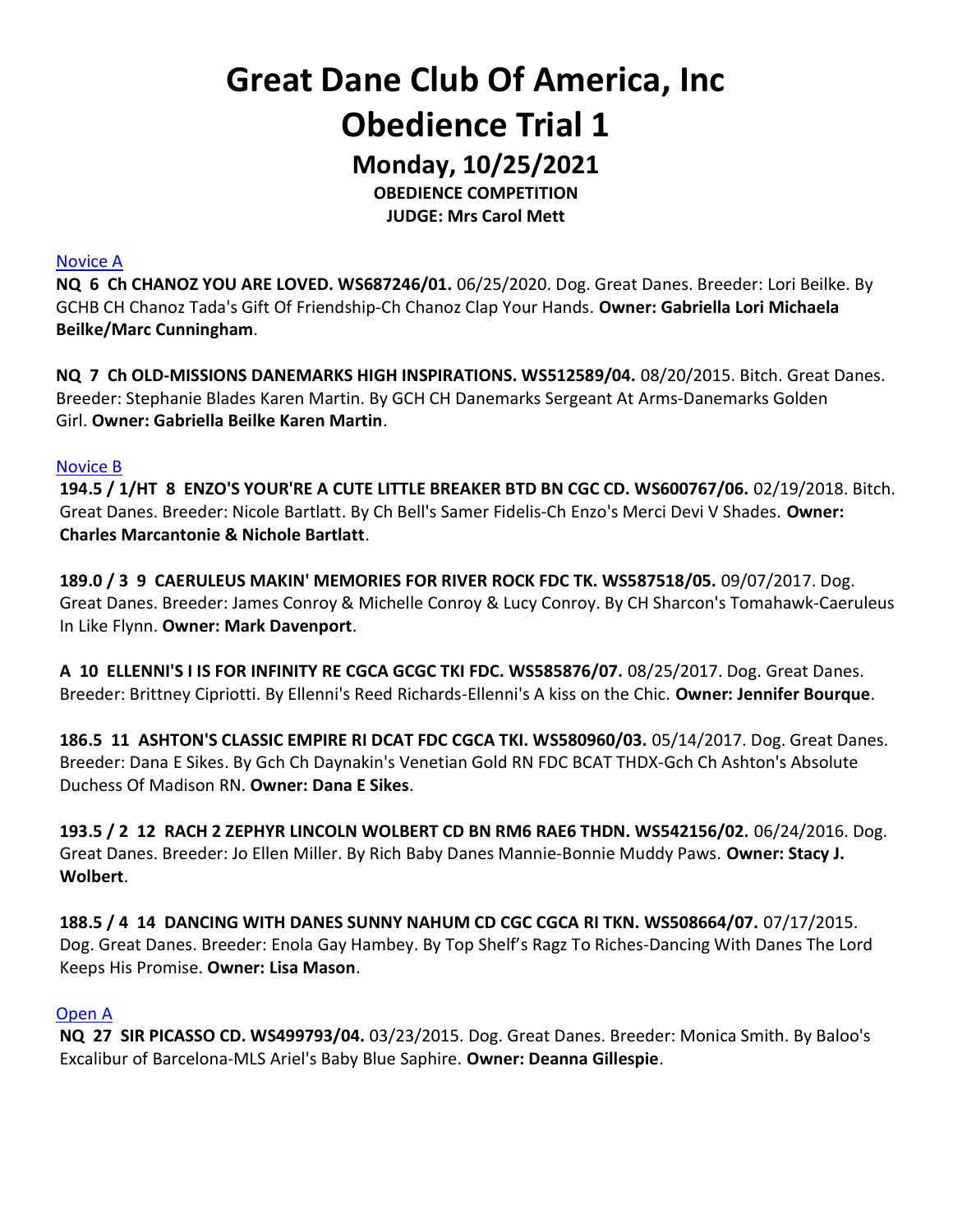Great Dane Club Of America, Inc Obedience Trial 1

Monday, 10/25/2021

OBEDIENCE COMPETITION

JUDGE: Mrs Carol Mett

#### Utility A

NQ 5 STARDUST'S DEMOTHI @ NANPAR BH TKI RE CGC TT BN C. WS512983/11. 08/31/2015. Dog. Great Danes. Breeder: Darryl Pitts. By Romance's Here's Lookin' At You Kid CGC-GCh Ch Azals Shez One Tuff Cookie. Owner: Nancy Parsons Wright & Darryl Pitts.

#### Preferred Novice

191.5 / 1/HTP (11) ASHTON'S CLASSIC EMPIRE RI DCAT FDC CGCA TKI. WS580960/03. 05/14/2017. Dog. Great Danes. Breeder: Dana E Sikes. By Gch Ch Daynakin's Venetian Gold RN FDC BCAT THDX-Gch Ch Ashton's Absolute Duchess Of Madison RN. Owner: Dana E Sikes.

#### Beginner Novice A

NQ 20 CH DEVINE'S BLACKLISTER DOC HOLLIDAY. 57804307. 07/10/2017. Dog. Great Danes. Breeder: Gail Holmes. By GCHG Creek Danes I'm The Head Honcho El Jefe V En-GCH Unity's No Ordinary Love. Owner: Ashley Ferrell.

A 21 BEAR CREEK'S LIVING A PERFECT LIFE. WS683537/02. 04/04/2020. Bitch. Great Danes. Breeder: Carrie Beaty. By GCH CH Northernaire Living By High Standards @ Be-Bremen Madd Ox Sweetheart. Owner: Lance Strum.

188.0 / 1 22 SEVENHAWK'S FIRST WISH UPON A LUCKY STAR BCAT RATO. WS663304/11. 11/14/2019. Bitch. Great Danes. Breeder: Ashley & Christopher Gandees. By GCH WindyCity-Orion's Guitar Hero-GCH Lovesong Twinkle Twinkle Lucky Star V Saravill. Owner: Ashley & Christopher Gandees.

NQ 23 OHANA'S THE ONE U WANNA C AT KINDRED SPIRIT BN. WS579725. 04/21/2017. Bitch. Great Danes. Breeder: STACIE STERN-LEAPHART & STEVEN LEAPHART. By OHANA'S WHERE WE'RE GOING WE DON'T NEED ROADS-CH OHANA'S MOONLIGHT SERENADE. Owner: Laura Owens.

#### Beginner Novice B

194.5 / 1 (11) ASHTON'S CLASSIC EMPIRE RI DCAT FDC CGCA TKI. WS580960/03. 05/14/2017. Dog. Great Danes. Breeder: Dana E Sikes. By Gch Ch Daynakin's Venetian Gold RN FDC BCAT THDX-Gch Ch Ashton's Absolute Duchess Of Madison RN. Owner: Dana E Sikes.

187.5 (18) GCH STARDUST'S A LITTLE LESS CONVERSATION BN RE C. WS590057/03. 09/13/2017. Bitch. Great Danes. Breeder: Darryl Pitts & Brian O'Donnell & Wendy O'Donnell. By CH Chanoz If Your Happy And You Know It-GCH CH Stardust's Stealin' The Spotlight. Owner: Shinae Perry & Darryl Pitts & Brian O'Donnell.

186.0 19 PACIFIC BLUE'S BLAZIN' BOOMER CGCA BCAT. WS545945/01. 08/09/2016. Dog. Great Danes. Breeder: Mrs. Tracy Mae Coomes. By Maximus Coomes-Zoey Coomes. Owner: Shinae Vedder.